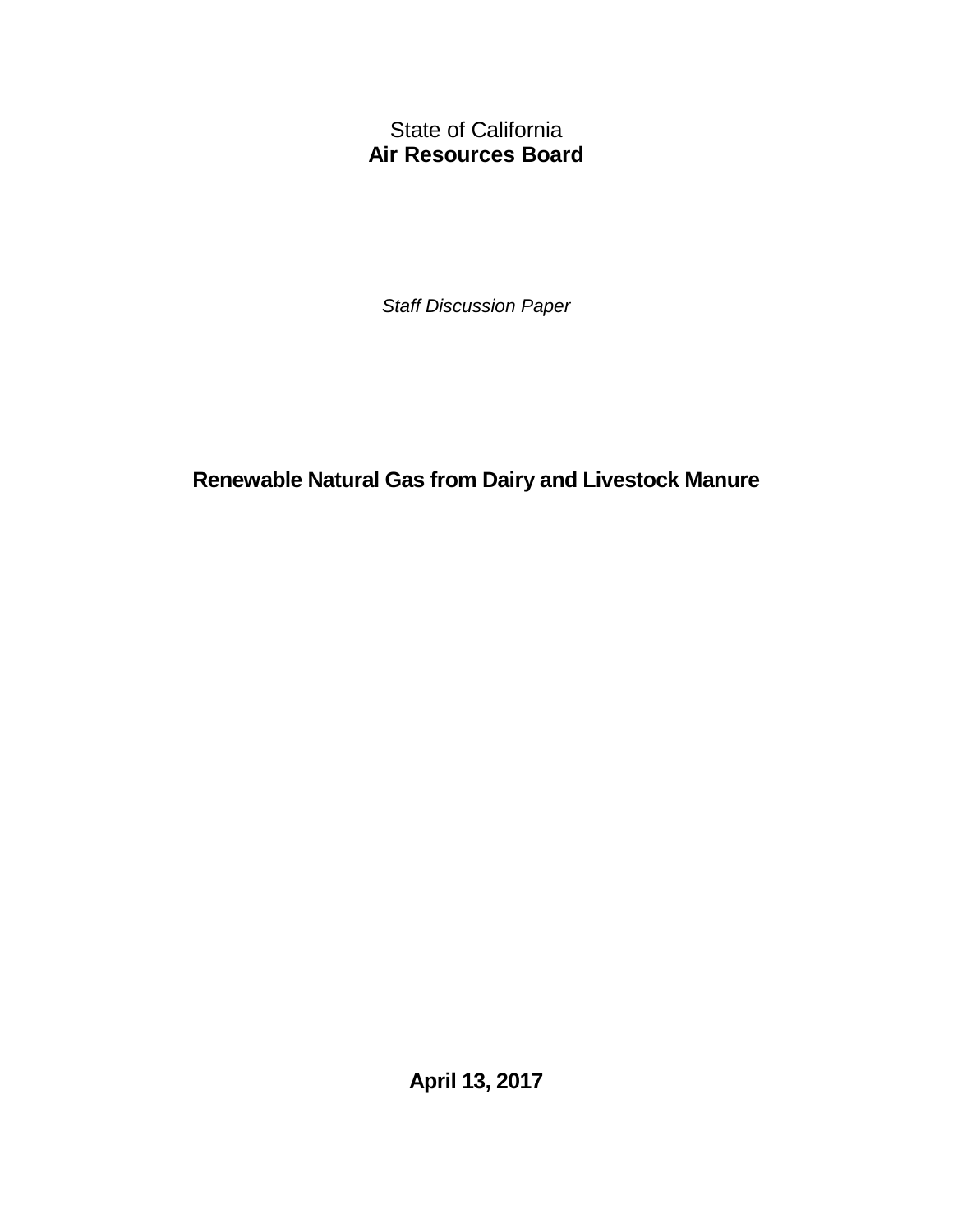# **TABLE OF CONTENTS**

| Table 1. Comparison of Suggested LCFS Requirements for Manure-to-RNG               |
|------------------------------------------------------------------------------------|
|                                                                                    |
| Allocation of Methane Emissions to the LCFS Transportation Fuel Pathway7           |
|                                                                                    |
| Emission factors for energy use, fuel properties (e.g., energy density) and global |
|                                                                                    |
|                                                                                    |
|                                                                                    |
|                                                                                    |
|                                                                                    |
|                                                                                    |
|                                                                                    |
|                                                                                    |
| Figure 1: System Boundaries for Livestock Protocol and LCFS Manure-to-RNG          |
|                                                                                    |
|                                                                                    |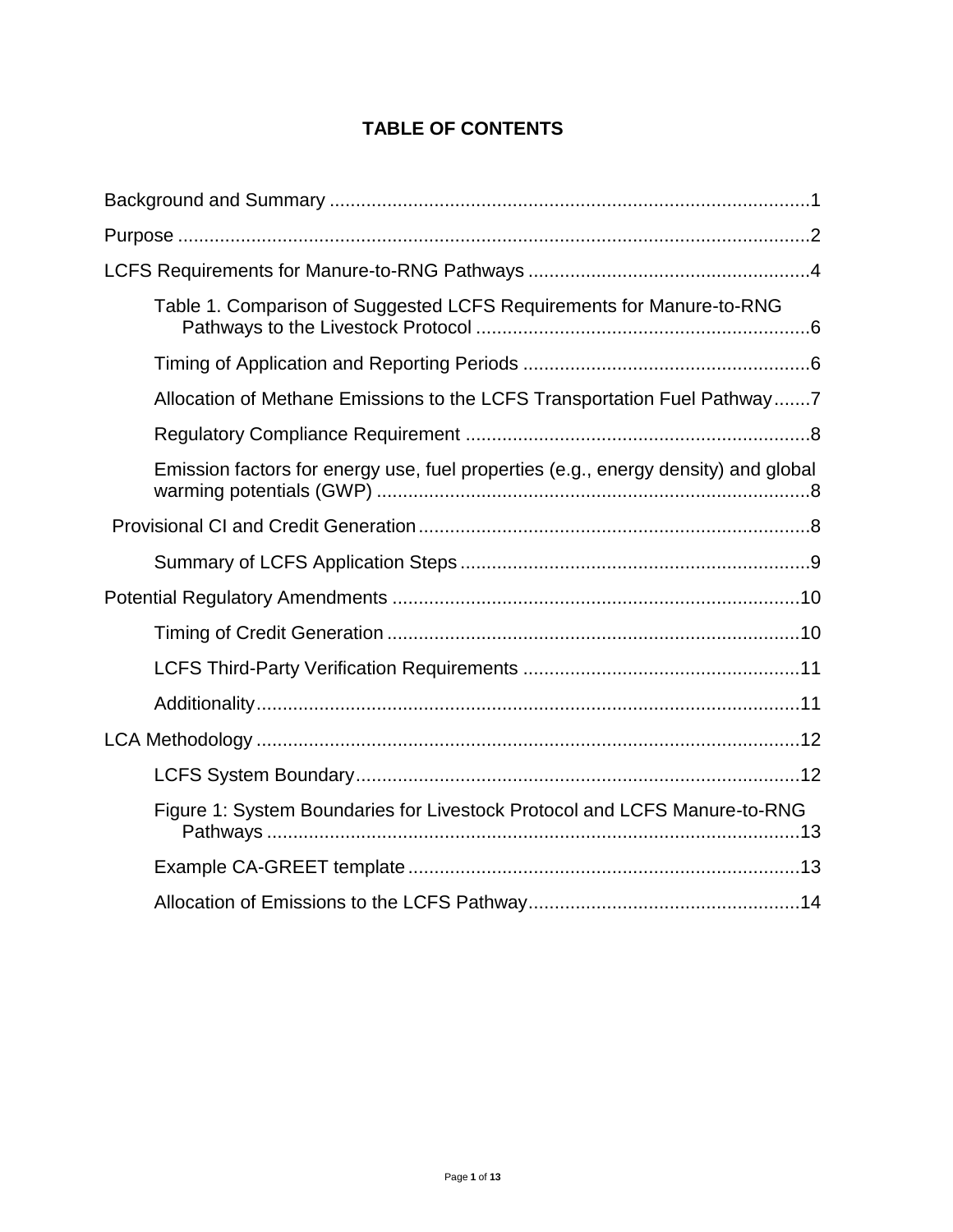### <span id="page-2-0"></span>**BACKGROUND AND SUMMARY**

Lived Climate Pollutant (SLCP) Reduction Strategy<sup>1</sup> to reduce methane emissions by 40% from 2013 levels by 2030. Manure management practices at California dairies currently account for 25% of the State's methane emissions, primarily from the storage of flushed manure from milking cows in open lagoons where the manure undergoes anaerobic respiration. Open lagoons allow methane—a highly potent greenhouse gas or use as a fuel. Reduction of methane emissions associated with livestock manure management operations is a major component of the California Air Resources Board's (ARB) Short-(GHG)—to vent freely to the atmosphere. Biogas control systems, or digesters, avoid venting and capture biomethane (renewable natural gas, or RNG) for either destruction

 crediting transportation fuel production from livestock manure management operations. regulation assumed that, in the absence of the fuel project, the methane from the lagoons would have been captured and destroyed. $3\overline{ }$  This represented the most conservative baseline scenario (or reference case), but it did not match the true operational practice of most dairies with flush systems, and therefore undervalued the GHG savings delivered by these project types. As a result, ARB has not issued any LCFS credits for manure-to-biomethane to date. Historically, the Low Carbon Fuel Standard (LCFS)<sup> $2$ </sup> took a conservative approach in For example, in pathway CNG004 in the Carbon Intensity Lookup Tables in the prior

 potentially undervalued GHG reduction opportunity and moved to strengthen the incentive for these projects.4 Consistent with the SLCP Strategy, *ARB is now approving digester pathway applications that use an "avoided methane venting"* During the preparation for readoption of the LCFS rule in 2015, ARB recognized this *baseline scenario*.

 Third-party verification of credits will be an important part of the LCFS program moving forward.<sup>5</sup> A robust quantification and verification framework for avoided methane from livestock projects already exists through the ARB-approved Compliance Offset Protocol

 $\overline{\phantom{a}}$ 

<sup>&</sup>lt;sup>1</sup> The SLCP Strategy is available at: https://www.arb.ca.gov/cc/shortlived/shortlived.htm

 $2$  The current LCFS regulation is available at:

[https://www.arb.ca.gov/regact/2015/lcfs2015/lcfsfinalregorder.pdf.](https://www.arb.ca.gov/regact/2015/lcfs2015/lcfsfinalregorder.pdf)

https://www.arb.ca.gov/regact/2011/lcfs2011/frooalapp.pdf  $3$  See page 67 of the prior LCFS regulation, available at:

<sup>&</sup>lt;u>https://www.arb.ca.gov/regact/2011/lcfs2011/frooalapp.pdf</u><br><sup>4</sup> ARB has approved one livestock waste pathway assuming avoided methane venting and this pathway will be used as an example in this paper. ARB certified this as a prospective pathway under the old rule and later recertified it as a legacy pathway under the new rule. This prospective pathway included an operating condition that requires third-party verification in accordance with the Compliance Offset Protocol. The prospective LCFS Pathway Summary is available at:

<sup>&</sup>lt;u>https://www.arb.ca.gov/fuels/lcfs/2a2b/apps/calbio-sum-122115.pdf</u><br><sup>5</sup> For a general description of this topic see: [https://www.arb.ca.gov/fuels/lcfs/lcfs\\_meetings/verification\\_whitepaper\\_102116.pdf](https://www.arb.ca.gov/fuels/lcfs/lcfs_meetings/verification_whitepaper_102116.pdf)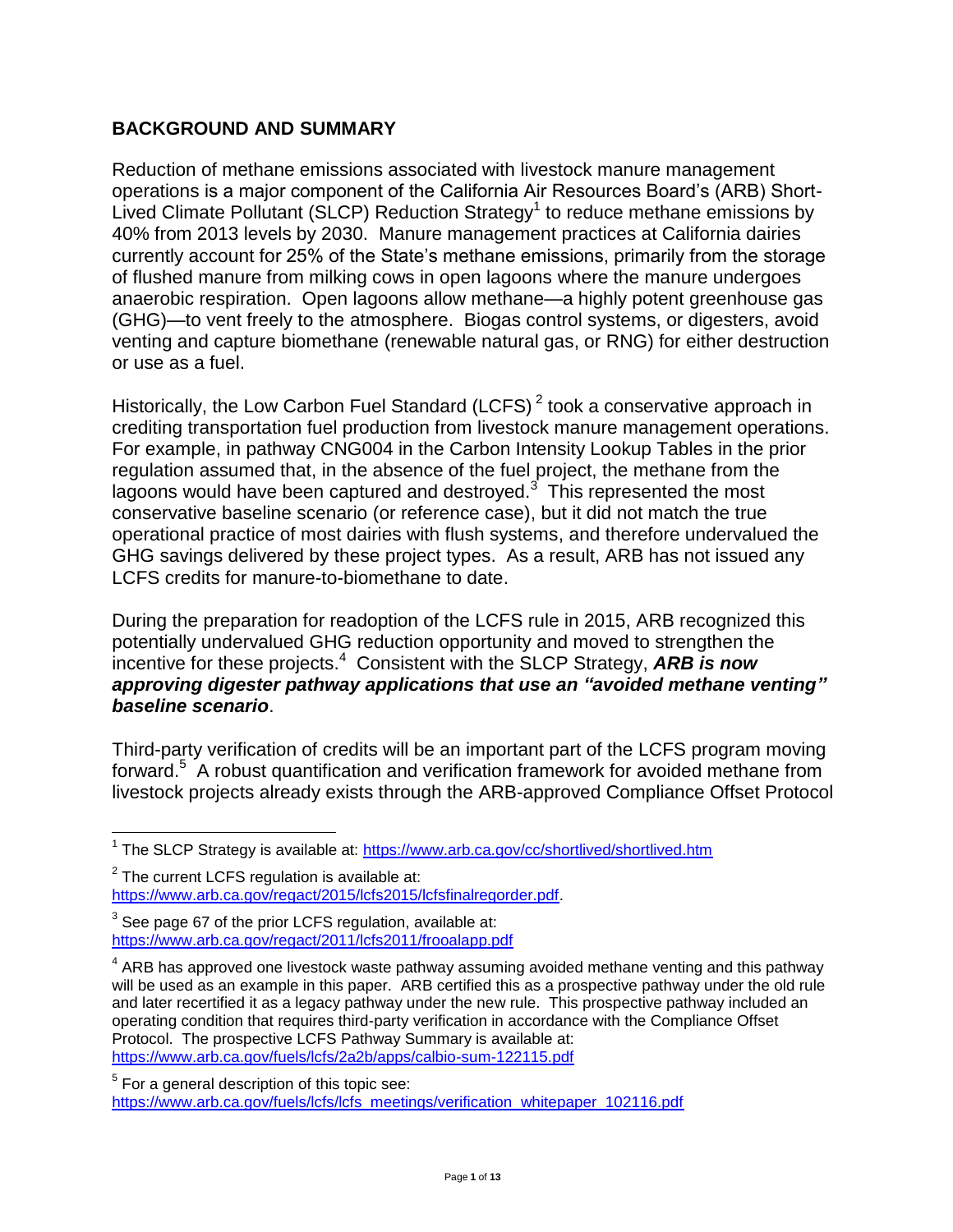Livestock Projects (Livestock Protocol).<sup>6</sup> ARB plans to use the same quantification and verification framework—with minor modifications as discussed in this paper—to facilitate manure-to-RNG crediting under the LCFS.<sup>7</sup> The goal of this alignment is both to facilitate third-party verification and to allow a straightforward transition into LCFS crediting for project developers (and verifiers) already familiar with this protocol. ARB paper, as "operating conditions" for each manure-to-RNG pathway.<sup>8</sup> will impose this verification requirement, and other requirements discussed in this

potentially earn Carbon Intensity (CI) scores ranging from -100 to -400 gCO<sub>2</sub>e/MJ of bio- CNG. These representative CI scores account for the net reduction in GHG emissions achieved by diversion of manure from open lagoons that previously vented methane to the atmosphere, which would occur in the absence of the Biogas Control System (BCS Staff has estimated that qualifying manure-to-RNG fuel pathways under the LCFS could or "digester") project.

methane emissions from the dairy industry as soon as  $2024.^9$  As long as efforts to reduce methane emissions from livestock operations remain voluntary, the opportunity economic feasibility of manure-to-biomethane transportation fuel projects. SB 1383 and the SLCP Strategy require ARB to provide guidance on the impact of such mandatory methane control requirements on LCFS [credits.](https://credits.10)<sup>10</sup> ARB's goal is to describe a clear This paper begins the process of seeking stakeholder input on how to best facilitate the Senate Bill (SB) 1383 signals that California intends to impose mandatory controls on to earn LCFS credits for avoided methane will add significant value and improve the transition from the period where ARB incents these projects through credits (using the LCFS and Cap-and-Trade) to the period where mandatory control may be required. crediting of LCFS credits for biomethane from digesters.

### <span id="page-3-0"></span>**PURPOSE**

 $\overline{\phantom{a}}$ 

 This discussion paper should assist stakeholders in providing useful feedback on how the LCFS pathway applicants can use the data collected and verified in accordance with

Available at: https://www.arb.ca.gov/cc/capandtrade/protocols/livestock/livestock.htm  $6$  CARB (2014). The Livestock Projects Compliance Offset Protocol (adopted November 14, 2014).

<sup>&</sup>lt;sup>7</sup> See §95488(c)(4)(I)5 of the current LCFS regulation on the ability of the Executive Officer to approve the use of additional calculation methodologies outside of the CA-GREET framework.

<sup>&</sup>lt;sup>8</sup> Under the current LCFS regulation, biomethane from manure operations is classified as a "Tier 2" fuel pathway (see §95488(b)(2)(B) of the LCFS regulation). The Executive Officer may impose operating conditions applicable to each Tier 2 fuel pathway in a certification statement (see §95488(c)(5)(K)).

 $^9$  Senate Bill 1383 (Lara, Chapter 395, Statutes of 2016) (codified in Health and Safety Code sections 1400/sb 1383 bill 20160919 chaptered.htm 39730.5-39703.8) available at: [http://www.leginfo.ca.gov/pub/15-16/bill/sen/sb\\_1351-](http://www.leginfo.ca.gov/pub/15-16/bill/sen/sb_1351-1400/sb_1383_bill_20160919_chaptered.htm)

<sup>&</sup>lt;u>1400/sb\_1383\_bill\_20160919\_chaptered.htm</u><br><sup>10</sup> Section 39730.7.(e) of Health and Safety Code was added by SB 1383. It directs ARB to provide Standard no later than January 1, 2018. guidance on credits generated from livestock and dairy projects pursuant to the Low-Carbon Fuel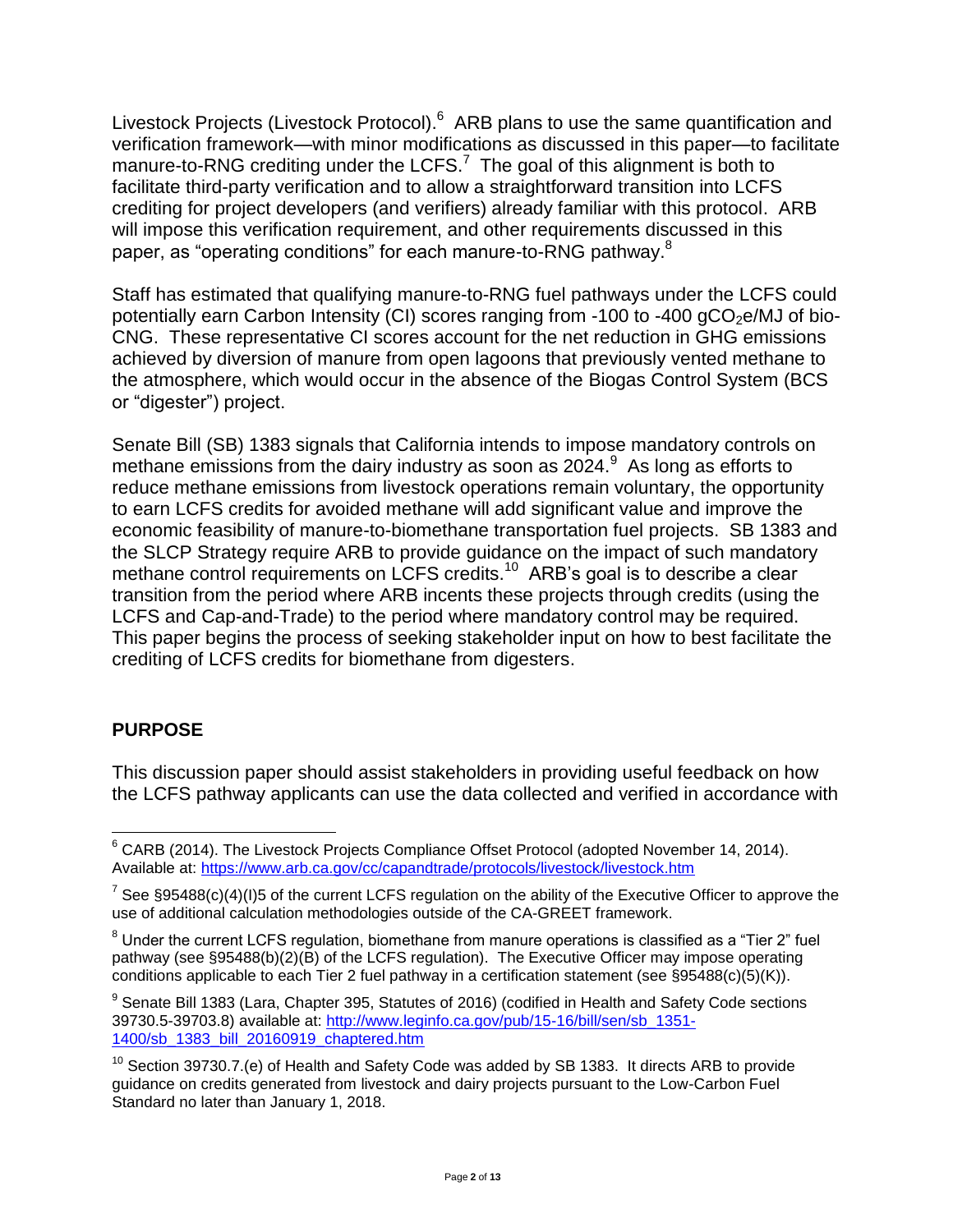pathway CI scores. ARB will use input from stakeholders to develop a forthcoming guidance document, as required by SB 1383. the Livestock Protocol in conjunction with CA-GREET calculations to determine LCFS

 This discussion paper specifically applies to RNG used in the California transportation fuel market produced from methane that would otherwise be vented into the atmosphere from uncontrolled anaerobic treatment and/or storage of manure on dairy cattle and swine farms located either in or outside of California. Existing projects, which markets, as well as new digester projects, may apply for an LCFS fuel pathway CI are currently receiving credits in the voluntary or Cap-and-Trade Compliance Offset score.

 verified in accordance with the Livestock Protocol to determine the LCFS manure-to-To earn LCFS credits under the current LCFS regulation, applicants will be required to follow ARB's Livestock Protocol. The applicant will use project data collected and RNG pathway CI score.

This document provides an overview of:

• project eligibility,

 $\overline{\phantom{a}}$ 

- qualifying end uses,
- LCFS requirements,
- CI determination, and
- potential LCFS regulatory amendments to the timing of credit generation, thirdparty verification, avoided methane crediting period and additionality.

template<sup>11</sup> for an example livestock (dairy) manure to bio-CNG pathway, for illustrative purposes. When finalized, the guidance and example calculation template will be useful to potential applicants in estimating their CI score and preparing an LCFS application, methane capture systems and produce fuel to generate LCFS credits. In conjunction with this discussion paper, staff has developed a CA-GREET 2.0 and will provide clarity to project developers seeking to construct new livestock manure

 download at: <http://www.arb.ca.gov/fuels/lcfs/ca-greet/ca-greet2-dairycng.xlsm>Page **3** of **13**  $11$  The draft CA-GREET template for an example Dairy Manure to Bio-CNG pathway is available for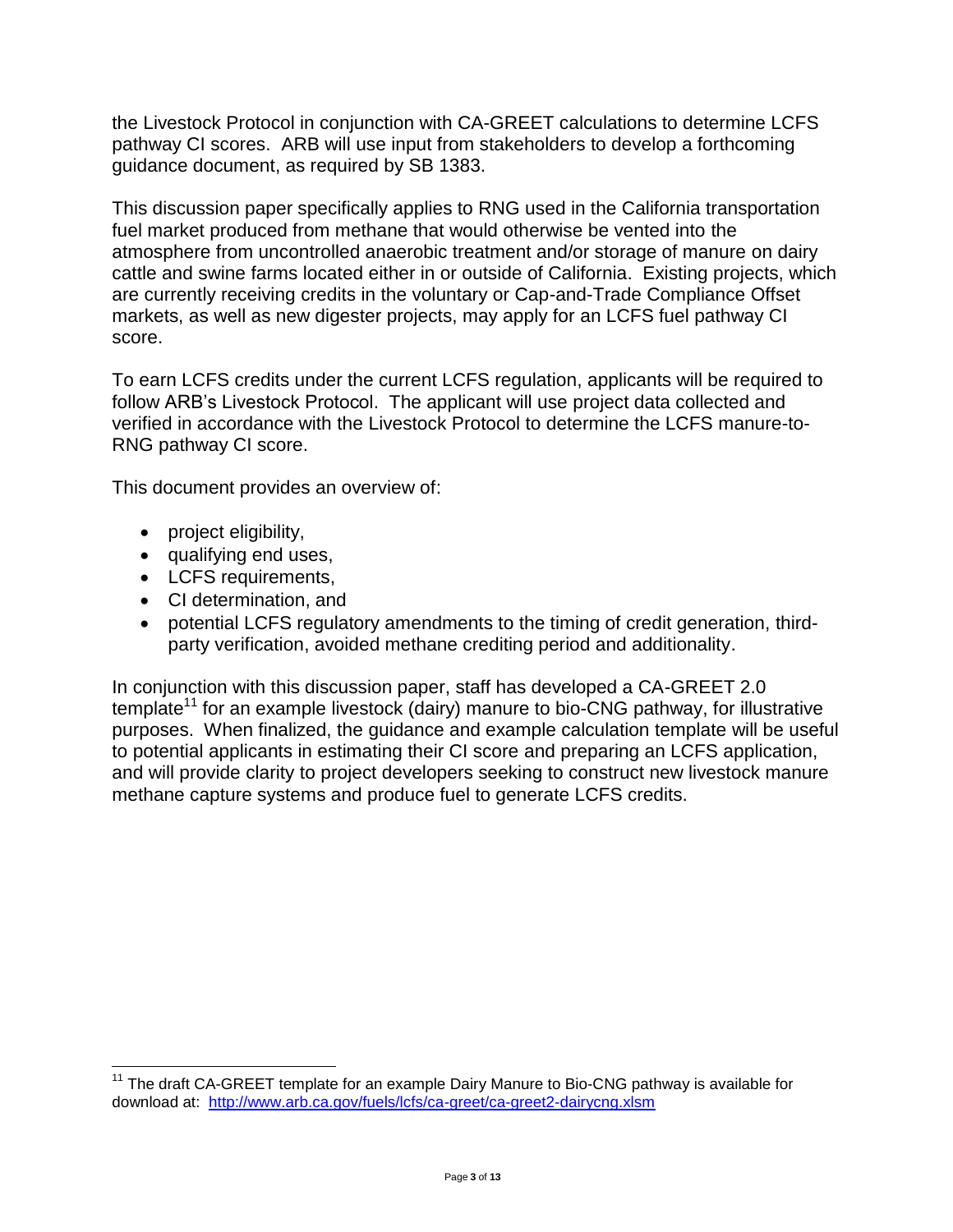*Staff is requesting stakeholder feedback on the topics in this discussion paper.* 

*Please review the example I template and provide any feedback on the emissions quantification and CI determination methods. Specific questions include:* 

*Are the indicated Livestock Protocol equation results and raw data parameters clear in all cases where inputs are required?* 

 *methane compared to the Livestock Protocol or other LCFS pathways for RNG Are there inconsistencies between the calculations for carbon dioxide and that ARB should explain in more detail?* 

*Does the allocation accurately divide emission sources and sinks between the LCFS-eligible RNG that is used for transportation, and the RNG that has a non-transport related end use? Is this method applicable to all potential process configurations or end uses?* 

*Please review the CI calculations; are any potential emission sources missing? Duplicative? Not relevant to the LCFS pathway?* 

### <span id="page-5-0"></span> **LCFS REQUIREMENTS FOR MANURE-TO-RNG PATHWAYS**

 The existing example of an approved livestock manure-to-RNG pathway with an includes operating conditions stating that: avoided methane baseline is the Kern County Dairy Biogas Cluster. This pathway

- includes operating conditions stating that: 1. The applicant must use ARB's Compliance Offset Protocol for Livestock Projects (adopted November 14, 2014) to quantify the avoided methane for each of the anaerobic lagoon projects proposed to be developed for the Kern County Dairy Biogas Cluster ("CalBio"). Under this requirement, the following steps apply:
	- protocol and ARB's Cap-and-Trade Regulation; • Project must be issued Registry Offset Credits following the requirements of the
	- • Projects must retire Registry Offset Credits (ROCs) and apply for conversion of these credits into LCFS credits rather than ARB Offset Credits;
	- to claim credits under California's Cap-and-Trade Program or any other carbon • Any quantity of fuel receiving LCFS credits using this pathway shall not be used market
	- 2. CalBio shall provide quarterly data for two years to demonstrate the quantity of CNG produced from dairy biogas including methane emissions from covered lagoons, effluent ponds and venting, and total methane captured.
	- 3. CalBio shall provide quarterly receipts for two years to demonstrate the electric power/natural gas consumed at the central upgrading unit and total compression energy at the facility.
	- 4. The avoided methane credits estimated for this pathway may be changed in the future due to new regulatory requirements for methane destruction from anaerobic lagoons.
	- lagoons. 5. Any additional information related to the fuel's lifecycle or production volumes must be made available if requested by ARB.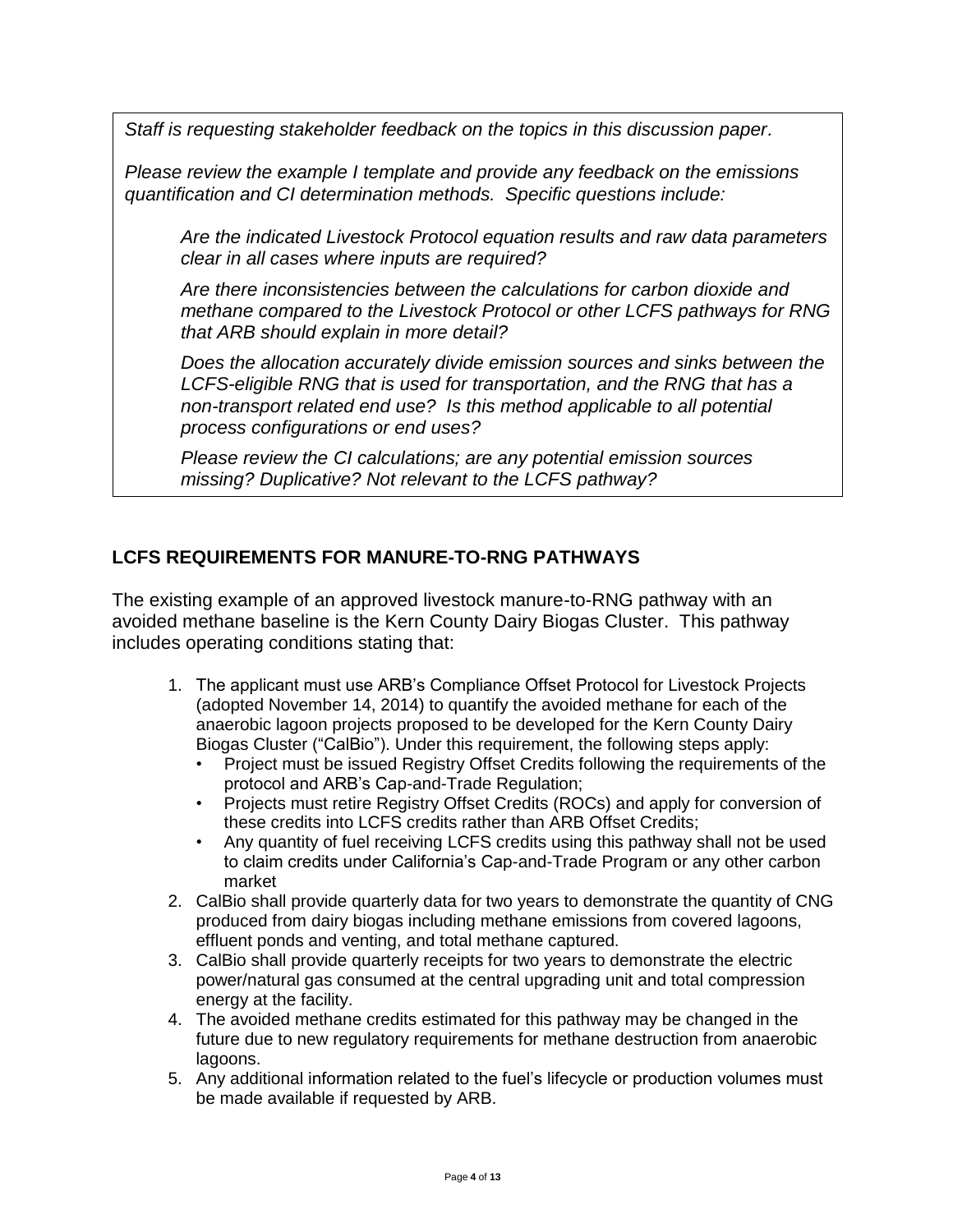6. The magnitude of the credit for avoided methane from diversion of manure from anaerobic lagoon management is limited to existing permitted head of cattle at all supplying animal facilities in 2015.

 Staff would like to follow this model for all manure-to-RNG pathway applications received under the current regulation. The following subsections discuss these Protocol that staff is interested in receiving feedback on to ensure consistency with the under the LCFS, and clarify the process applicants should follow to obtain a certified CI potential requirements, highlighting exceptions and modifications from the Livestock scope and system boundaries of the life cycle assessment (LCA) methodology used score and generate LCFS credits.

 To the extent feasible, ARB would like to design the LCFS requirements to follow the stakeholders in commenting on the suggested implementation. Table 1 provides a comparison of the requirements for LCFS and the Livestock Protocol. The following sections discuss the requirements listed in detail. existing process of evaluation with which livestock project developers, operators, registries, verification bodies, and ARB staff have already developed experience. This paper provides a discussion of the potential LCFS requirements to assist experienced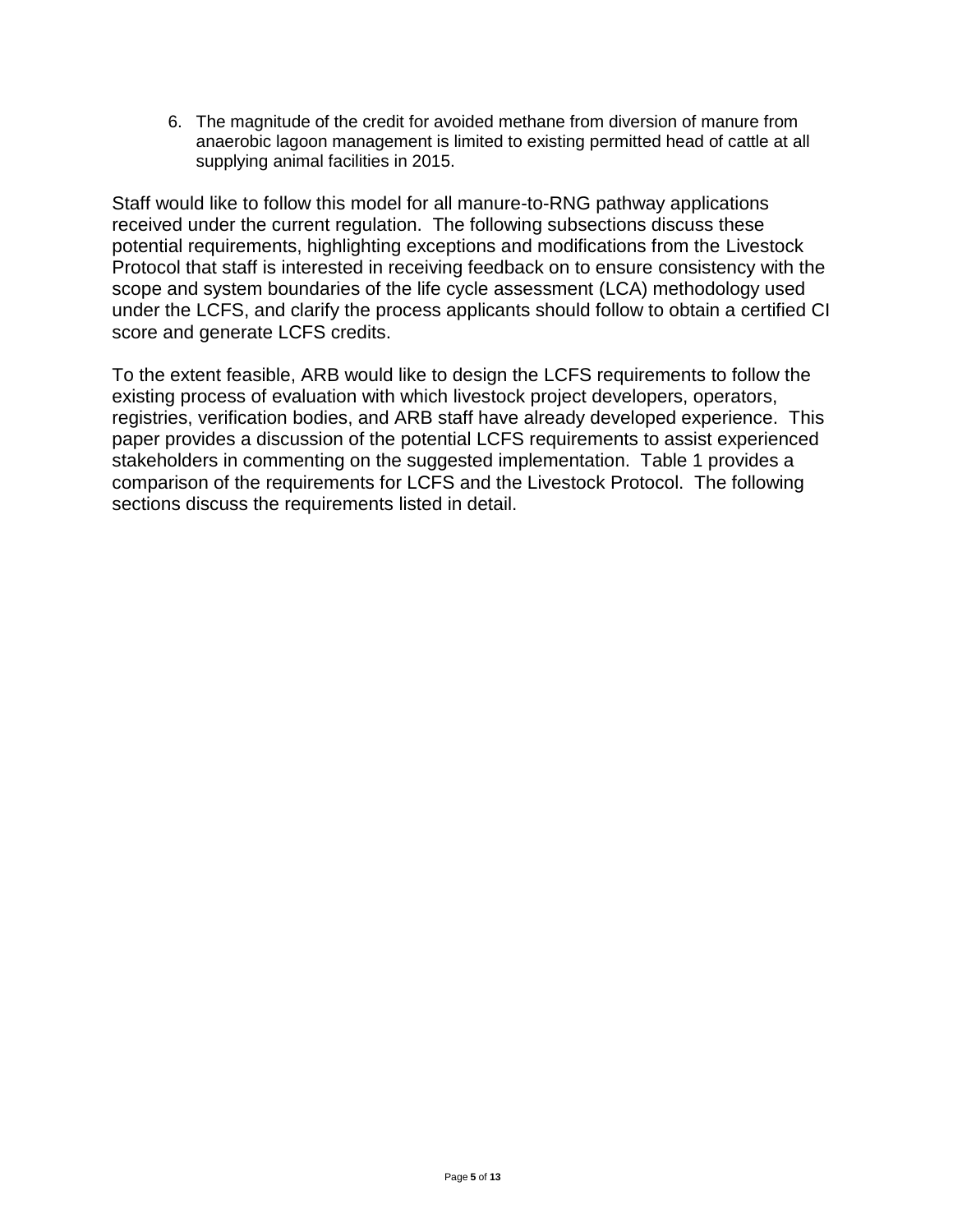#### <span id="page-7-0"></span> **Table 1. Comparison of Suggested LCFS Requirements for Manure-to-RNG Pathways to the Livestock Protocol**

| Areas where LCFS requirements are intended to be identical to the<br><b>Livestock Protocol</b>                 | <b>Protocol</b><br><b>Reference</b> |
|----------------------------------------------------------------------------------------------------------------|-------------------------------------|
| Additionality requirements to ensure any crediting is for GHG reductions resulting                             | Protocol,                           |
| from actions not required by law or beyond business as usual                                                   | chapter 3.4                         |
| Offset project crediting period to define a reliable period of time for return on                              | Protocol,                           |
| investment for project implementation                                                                          | chapter 3.6                         |
| The LCFS Pathway system boundary is a subset of the Livestock Protocol's Offset                                | Protocol,                           |
| Project Boundary. See Figure 1 in this document.                                                               | Figure 4.1                          |
| GHG sources and sinks; for example, emissions from enteric fermentation are                                    | Protocol,                           |
| considered outside the fuel system boundary and will not be included.                                          | Table 4.1                           |
| Project monitoring parameters                                                                                  | Protocol,                           |
|                                                                                                                | Table 6.1                           |
| Livestock operation parameters including livestock categories, volatile solid excretion                        | Protocol.                           |
| rates, qualifying digesters (closed tank reactor, covered lagoon) and collection                               | Tables A.1                          |
| efficiencies, IPCC methane conversion factors (MCF)                                                            | to $A.5$                            |
| Registry listing, monitoring, reporting, and third-party verification requirements.                            | Protocol,                           |
|                                                                                                                | chapters 6-8                        |
| <b>Equations for Baseline Methane Emissions</b>                                                                | Protocol,                           |
|                                                                                                                | Equations                           |
|                                                                                                                | 5.2 to 5.4                          |
| Areas for discussion regarding potential divergence                                                            | <b>Reference</b>                    |
| Timing of application and reporting periods.                                                                   |                                     |
| Allocation of emissions between transportation fuel and other destruction methods.                             |                                     |
| Regulatory compliance requirements.                                                                            | Protocol,                           |
|                                                                                                                | chapter 3.7                         |
| Emission factors for energy use, fuel properties (e.g., energy density) and global<br>warming potentials (GWP) | Protocol,                           |
|                                                                                                                | Equations                           |
|                                                                                                                | 5.12 and                            |
|                                                                                                                | 5.13                                |

### *Timing of Application and Reporting Periods*

<span id="page-7-1"></span> Provisional applications under the LCFS require only three months of operational data, reporting period plus the additional time required for the verification report. Further, the LCFS reporting is based around the four quarters in a calendar year (January to March, April to June, July to September, October to December), while the Livestock Protocol after which credits can be generated quarterly as dispensed fuel volumes are reported. In contrast, the Livestock Protocol grants offset credits in arrears after each 12 month allows a rolling 12 month period.

 One of the primary goals of aligning LCFS crediting with the Livestock Protocol is to take advantage of the third-party verification step. Under the Livestock Protocol, the Registry Offset Credits (ROCs) provide assurance by a third party that a project is likely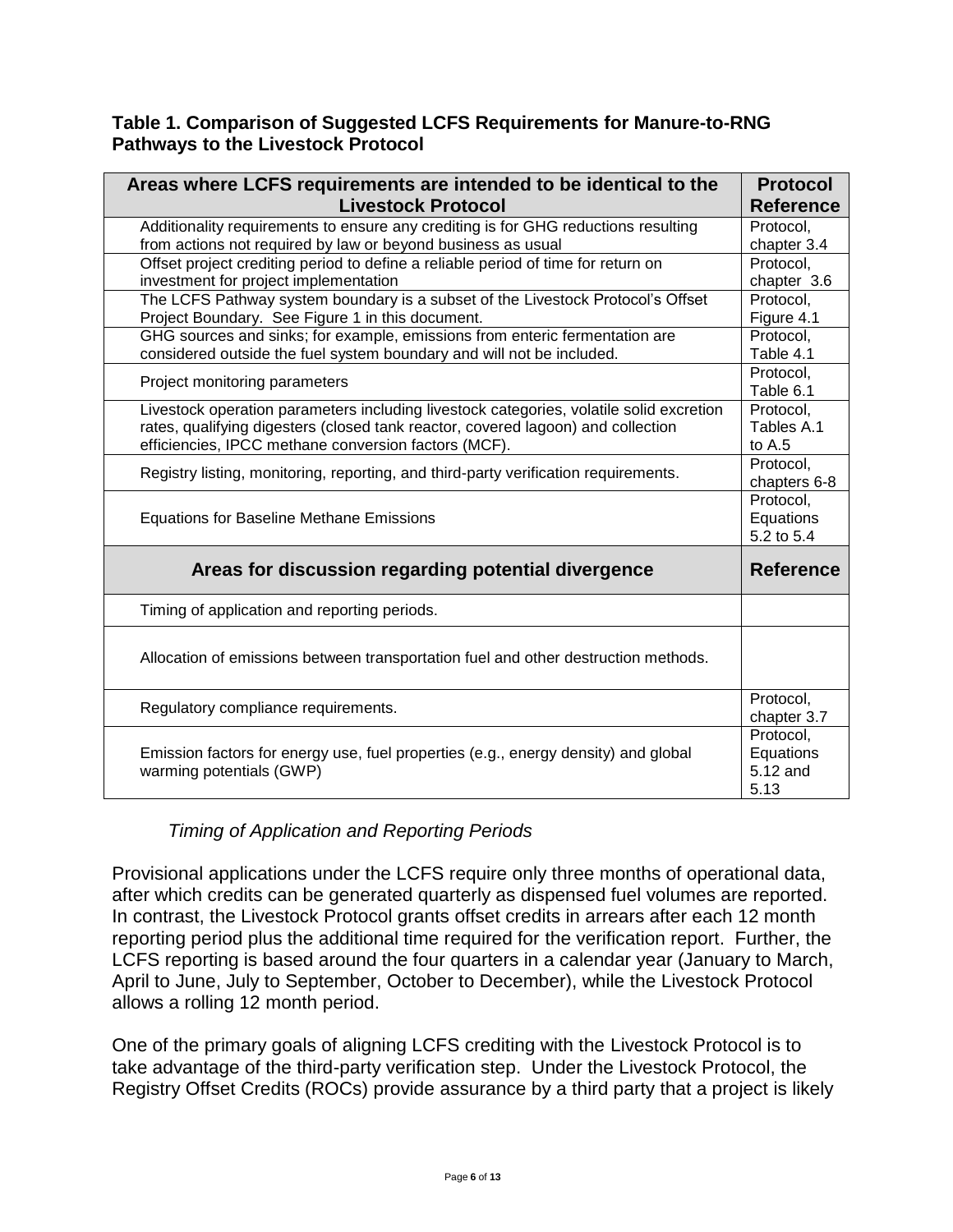to meet all of the Livestock Protocol's criteria.

 To be eligible for an LCFS CI that accounts for avoided methane, we propose that applicants must demonstrate that the project meets the requirements of the Livestock registry services under ARB's Cap-and-Trade Program.<sup>12</sup> Current staff thinking is that this showing should be made by the project creating ROCs either in the 12 months prior to, or within 18 months following, LCFS certification. Protocol by generating ROCs issued by a registry that is approved by ARB to perform

*Staff is seeking stakeholder feedback on how to prevent loss of credits for any period during the transition from generating Compliance Offset credits to LCFS credits.* 

 *Are there any challenges in changing the reporting, monitoring and verification period to a calendar year?* 

 *Allocation of Methane Emissions to the LCFS Transportation Fuel Pathway* 

<span id="page-8-0"></span>As with other sources of RNG in the LCFS, the RNG from eligible livestock digester projects must be used in one of three ways in order to generate LCFS credits:

- produced and used on-site to fuel natural gas vehicles in California.
- injected into a natural gas pipeline that is physically connected to California and withdrawn in California for use as a feedstock to produce a vehicle fuel (e.g., CNG, LNG or hydrogen, including use of hydrogen in petroleum refineries).
- provided directly to a facility that produces transportation fuel (e.g., ethanol or other liquid alternative fuel) for use as a source of process energy.

 associated with the captured biogas that has an end use in California's transportation market. This means that if a project is using or selling its fuel for multiple purposes, then a portion of the modeled baseline methane emissions and certain project methane emissions will be allocated to the fuel pathway, in proportion to the end use. Similarly, emissions from processes that are clearly unrelated to the LCFS pathway (e.g., The CI score will consider only those emissions—including avoided emissions emissions from exported electricity generation) can be completely excluded from the CI calculation. The allocation method is explained in more detail the LCA Methodology of this document.

https://www.arb.ca.gov/cc/capandtrade/capandtrade/unofficial ct 030116.pdf

 $\overline{\phantom{a}}$  $12$  Potential Offset Project Registries must submit an application to the ARB Compliance Offset Program and meet the requirements defined in section 95986 of the Cap-and-Trade regulation. The Cap-and-Trade regulation is available at:

 [https://www.arb.ca.gov/fuels/lcfs/lcfs\\_meetings/041717discussionpaper\\_livestock.pdf](https://www.arb.ca.gov/fuels/lcfs/lcfs_meetings/041717discussionpaper_livestock.pdf) Page **7** of **13**  $13$  For a discussion of how the accounting of pipeline injected RNG works in the LCFS see: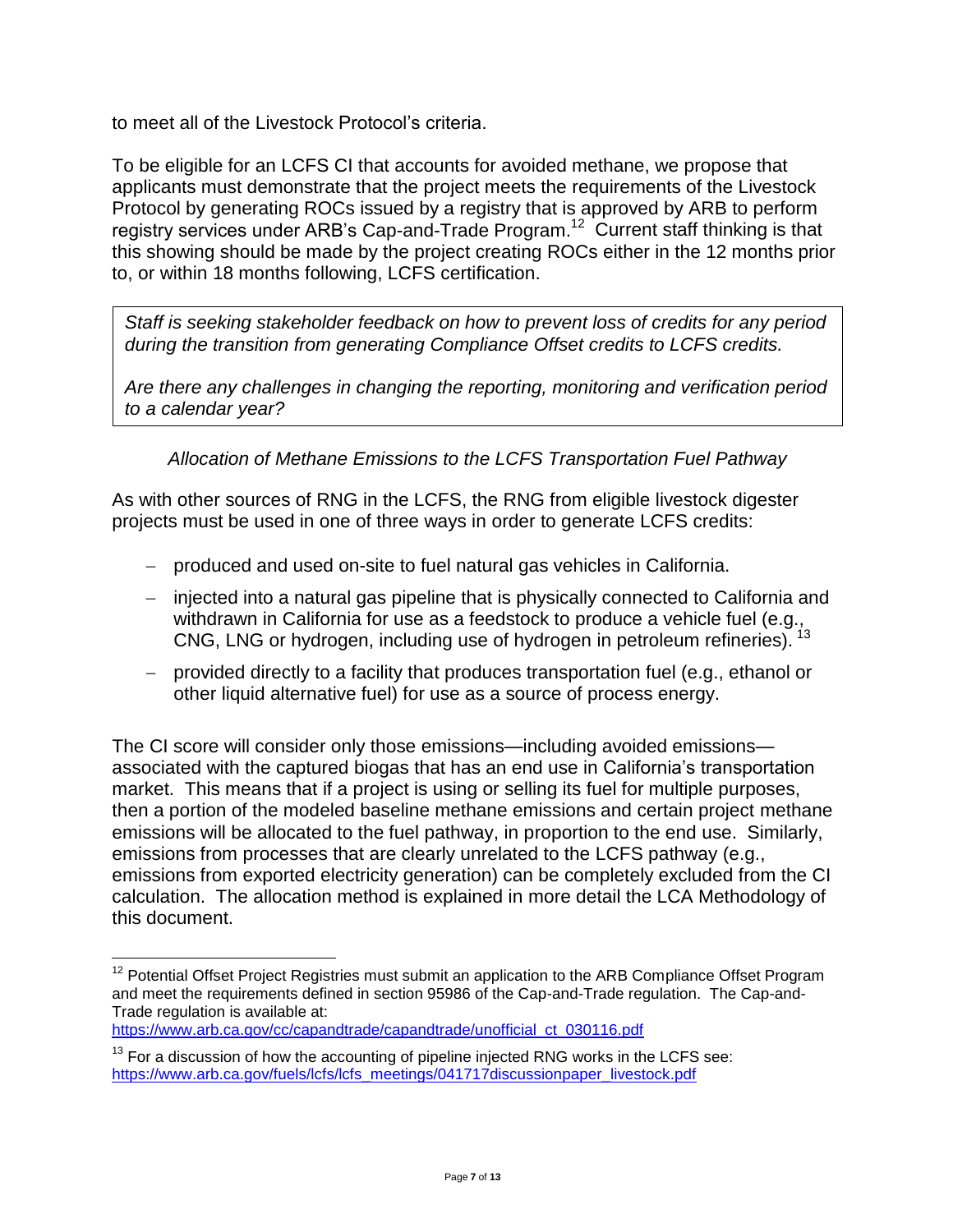This means that a portion of the methane reduction quantified by the Livestock Protocol not allow for the remainder to be converted to Compliance Offset Credits. Staff believes the use of methane for useful purposes is the best outcome for a livestock digester project, and will continue to evaluate how best to support this goal. may not be converted to LCFS credit, and staff believes that the current regulations do

*Staff is seeking stakeholder feedback on the importance of supporting the ability to participate in both LCFS and Cap-and-Trade.* 

## *Regulatory Compliance Requirement*

<span id="page-9-0"></span> The Livestock Protocol requires that an offset project must meet the regulatory Regulation. This includes compliance with all relevant federal, state, and local regulations that cover environmental and health and safety concerns that relate to the project. Currently, other LCFS pathways do not have the same type of requirement. compliance requirements set forth in section 95973(b) of the Cap-and-Trade

 *it could relate to the LCFS pathway, and whether alignment is necessary between Staff is seeking stakeholder feedback on this Regulatory Compliance Requirement as crediting for manure-to-biomethane and other LCFS pathways.* 

<span id="page-9-1"></span>*Emission factors for energy use, fuel properties (e.g., energy density) and global warming potentials (GWP)* 

 As discussed in the following sections, there are minor differences between how the LCFS program and the Livestock Protocol calculate emissions from various portions of the project. Generally, staff is considering that energy use emissions should be pathways. Equations from the Livestock Protocol that are used in determining the CI determined using CA-GREET emission factors for consistency with other LCFS must substitute the LCFS Global Warming Potential (GWP) values from CA-GREET in place of the Cap-and-Trade Regulation's GWPs.

### **Provisional CI and Credit Generation**

 $\overline{\phantom{a}}$ 

<span id="page-9-2"></span>The LCFS application process<sup>14</sup> for a manure-to-RNG pathway is summarized briefly below, followed by additional detail on the requirements for a provisional CI. below, followed by additional detail on the requirements for a provisional CI. For more information on application requirements and pathway classifications, see Guidance

 Document for LCFS New Pathway Applications. Available at: <https://www.arb.ca.gov/fuels/lcfs/fuelpathways/newpathway-01062016.pdf>Page **8** of **<sup>13</sup>**  $14$  For more information on application requirements and pathway classifications, see Guidance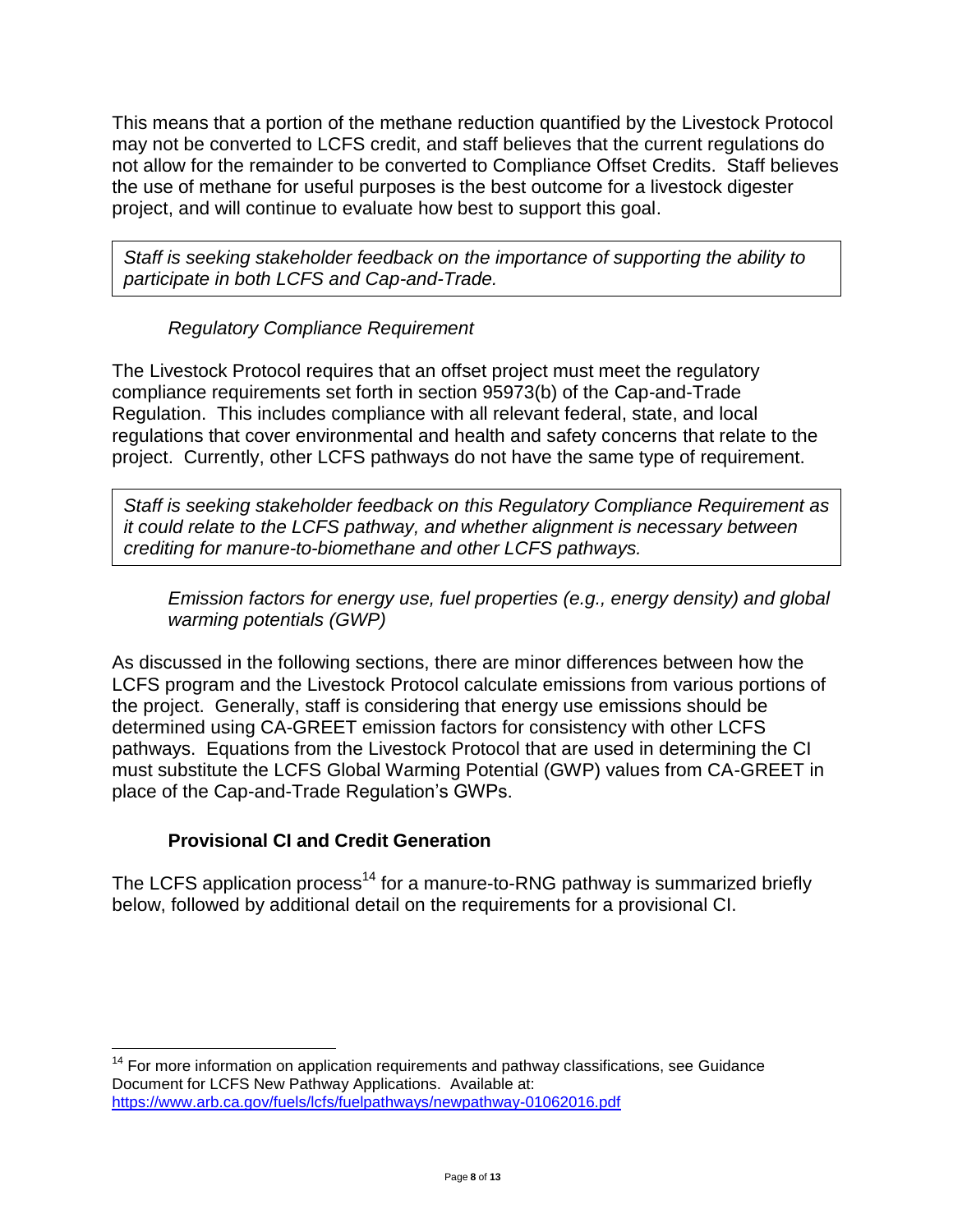#### *Summary of LCFS Application Steps*

- <span id="page-10-0"></span> 1. Compile and submit all information required under the LCFS regulation section 95488(c)(4) including at least three months of operational data that is required for the LCFS fuel pathway (i.e. all Livestock Protocol monitoring parameters and data evidence required for Tier 2 fuel pathway applications pursuant to the LCFS regulation section 95488(c)(4). In addition, required for all RNG pathway applications under the LCFS including upgrading facility energy use and RNG production), and other documentation and supporting
	- a. if ROCs were awarded for a previous reporting period, submit the verified emissions of the Livestock Protocol), the verification report, and information required under Livestock Protocol Chapter 7. Applicants should notify the registry with whom the existing project is listed of the intention to apply for an project data (the spreadsheet used to calculate the baseline and project LCFS pathway.
	- b. if the project has not been awarded ROCs for a previous reporting period, an satisfy the Livestock Protocol requirements to be awarded ROCs within 18 months of submitting the initial LCFS pathway application.<sup>15</sup> The applicant operating condition will be imposed requiring the applicant or operator to should apply to an approved registry for listing before beginning the LCFS application process.
- 2. After the provisional CI has been certified, an applicant may not report to the LCFS California) have been met. for credit generation until the requirements of section 95488(e) evidence of transport mode (demonstration of pipeline injection and/or sales to a qualifying end use in
- 3. LCFS credits will be generated for each quarterly reporting period. However, under the requirements for provisional credits of section 95488(d)(2), the applicant must continue to submit operational records quarterly until data covering 24 months of provisional CI can be revised and the reporting party's LCFS credit account balance can be adjusted based on the quarterly operational data and annual verification commercial production has been submitted. At any time during those two years, the report.
- needed to ensure LCFS credits were not overestimated and that the correct quantity 4. After ROCs are awarded, staff will work with the applicant and registry or verifier as of ROCs are retired for conversion to LCFS credits.
- 5. The applicant or operator must continue to submit the verified project data, the spreadsheet used to obtain the results of Livestock Protocol equations, and the generated, or forfeit all LCFS credits generated under the pathway. verification report covering all quarterly reporting periods in which LCFS credits were

 The provisional CI will be determined on the basis of this information, which can be continues to supply operational data by the end of each quarter covering the prior quarter's operation. used to report fuel volumes and generate LCFS credits, provided that the applicant

 $\overline{\phantom{a}}$  $15$  If this operating condition is not met the applicant would forfeit all LCFS credits generated under the pathway.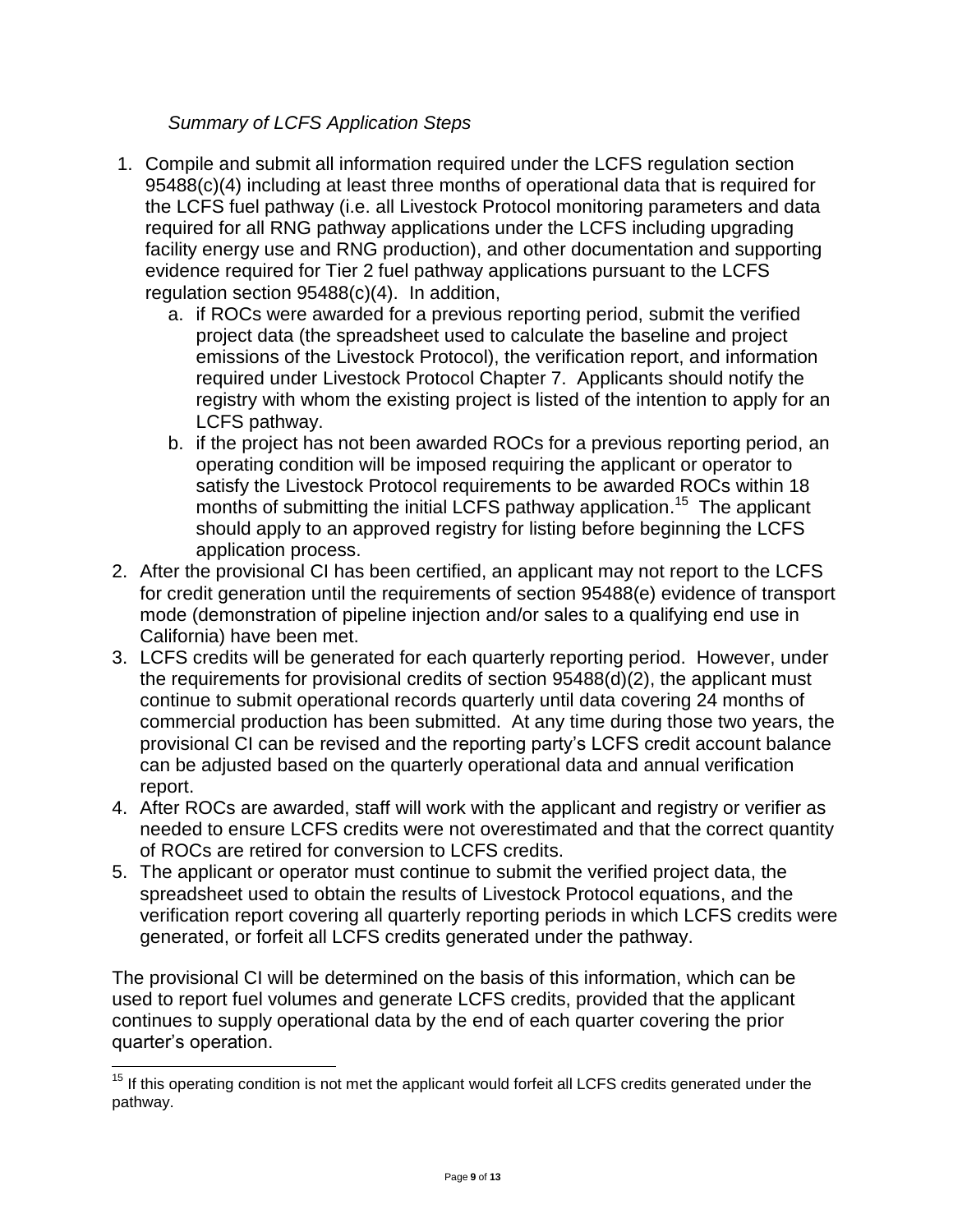Pursuant to the LCFS regulation section 95488(d)(2), the Executive Officer may revise the provisional CI and adjust the credits in the reporting party's LCFS credit account balance. balance on the basis of the quarterly operational data submitted until the plant has been in full commercial production for more than two years. If the operational CI appears to be lower than the provisional CI, the Executive Officer will not adjust the CI or credit

### <span id="page-11-0"></span>**POTENTIAL REGULATORY AMENDMENTS**

 Upcoming regulatory amendments offer an opportunity to place requirements outlined in the Livestock Protocol (which will currently be required as an operating condition for each certified livestock digester pathway) into the LCFS rule itself. Staff will consider adopting provisions that expand the third-party verification requirements to include verification points relevant to the LCFS pathway. Staff may also consider changes to the timing of reporting periods and credit generation for livestock digester pathways.

*Staff is seeking stakeholder recommendations for any modifications in the LCFS regulation's application process for livestock digester projects.* 

#### *Timing of Credit Generation*

<span id="page-11-1"></span> verification. Credit adjustment only occurs when an excess of credits have been generated. Due to the magnitude of potential credit generation per mega joule of fuel for livestock pathways, staff could consider a regulatory amendment to delay credit regulated parties for livestock pathways receive the full credit value in each reporting The current regulation does not include a provision to allow credits to be awarded beyond the quarterly reporting deadline; therefore, if the operational CI is demonstrated to be lower than the certified CI, no additional credits can be awarded after annual generation until after the operational CI is verified in each year. This would ensure that period, and eliminate the need for credit adjustments thereby maximizing confidence for credit buyers in the credits issued for livestock projects.

 assumption—to be awarded each quarter, with the majority—representing the avoided Alternatively, credit generation could be divided into two steps: a portion of credits representing the pathway CI under the conservative "avoided flaring" reference case methane emissions—to be calculated after verification and awarded annually.

 the quantity of credits generated, with minimal delay in credit generation, yet could impose significantly higher costs. Yet another alternative could be to require, or to optionally allow, more frequent verification. Quarterly verification, including site visits, would maximize confidence in

 that regulatory changes to the timing of credit generation for all fuel pathways is under Staff believes one of these alternatives could help to improve credit buyer confidence and reduce uncertainty or variability in methane emission reductions achieved. Note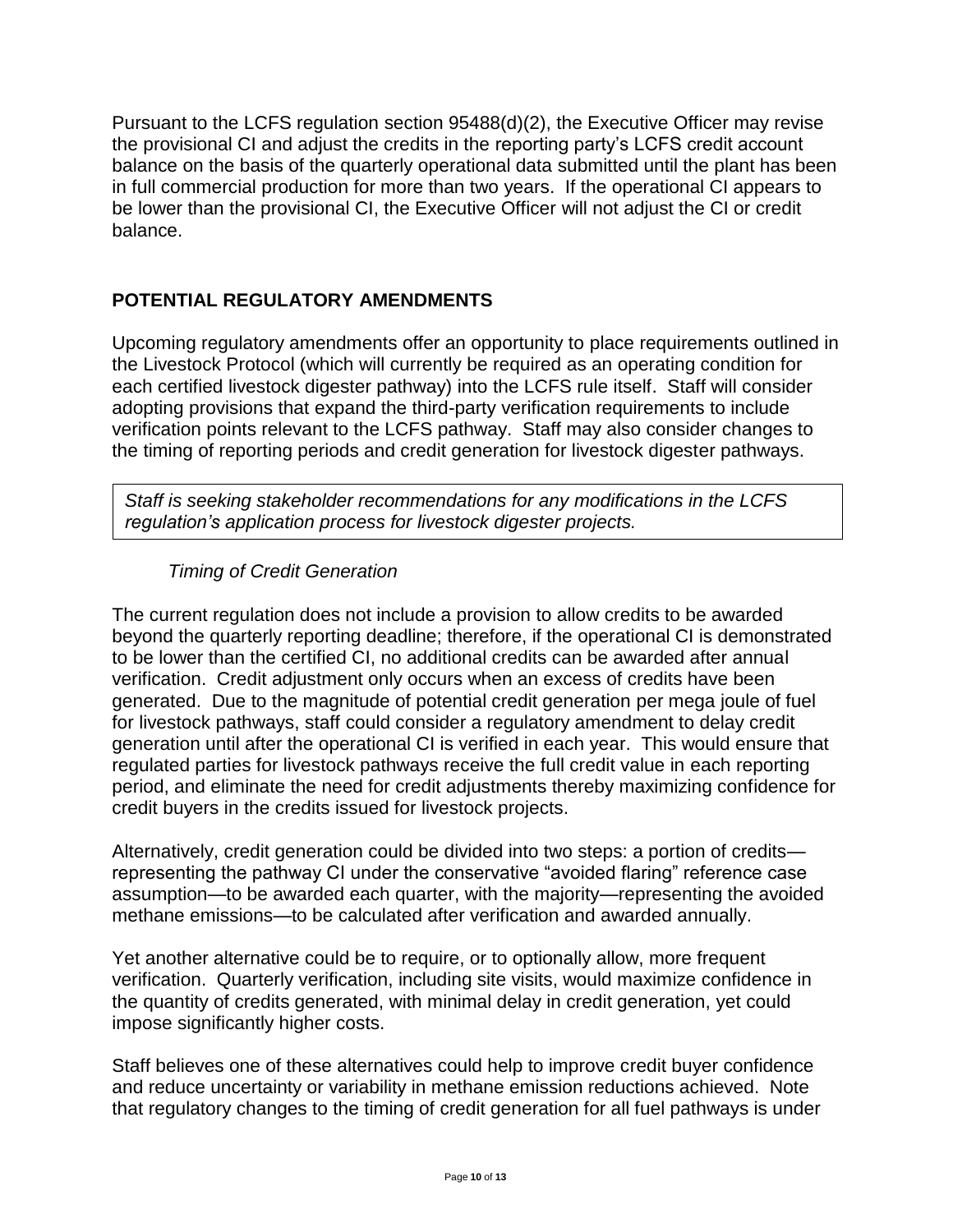party verification program. consideration for the upcoming LCFS rulemaking along with the development of a third-

*Staff is seeking stakeholder feedback on developing regulatory amendment provisions to the LCFS regulation to balance concerns with uncertainty or variability in CI and timeliness of credit generation.* 

## *LCFS Third-Party Verification Requirements*

<span id="page-12-0"></span> The LCFS verification program would invite verification bodies accredited by the ARB Cap-and-Trade Program with experience performing verifications of livestock offset projects to apply for accreditation to verify these projects under LCFS.

 informed by the verification process currently required under the Livestock Protocol, as the LCFS system boundary for RNG production from manure is essentially a subset of process, pipeline transmission, and final use of the fuel are currently under Third-party verification requirements for livestock pathways under the LCFS will be the Livestock Protocol's project boundary (see Figure 1 in the LCA Methodology section). Additional monitoring and verification requirements specific to the upgrading consideration for all RNG [pathways.](https://pathways.16)<sup>16</sup>

#### *Additionality*

<span id="page-12-1"></span>livestock pathways under the LCFS. The additionality requirements of the Livestock Protocol and those referenced in the Livestock Protocol from the Cap-and-Trade Regulation<sup>17</sup> are currently required for

 be additional to reductions required by California state law for both in-and out-of-state projects. Therefore, if the state of California enacts a law to regulate methane emissions from livestock manure management operations, as signaled in SB 1383, only the avoided emissions that are additional to California's legal requirement would likely be eligible for a CI that reflects avoided methane. Regulatory amendments to the LCFS could also clarify that emission reductions must

 methane emissions from the dairy sector are in effect, new projects would not be As discussed in the SLCP Strategy, once regulatory requirements to reduce manure eligible for the avoided methane credit as the reductions would not be additional to regulation, which becomes the baseline scenario. However, LCFS may still be able to credit for some reductions for livestock projects in place before the new requirements

l <sup>16</sup> See ARB Staff Discussion Paper for Fossil and Renewable Natural Gas as a Transportation Fuel, April 13, 2017. https://www.arb.ca.gov/fuels/lcfs/lcfs meetings/041717discussionpaper ng.pdf

 *after December 31, 2006.* <sup>17</sup> The Protocol chapter 3.4 and Cap-and-Trade regulation Section 95973(a)(2) require that: emission reductions must exceed those required by any law, regulation, or legally binding mandate and would not *otherwise occur in a conservative business-as-usual scenario; project commencement date must occur*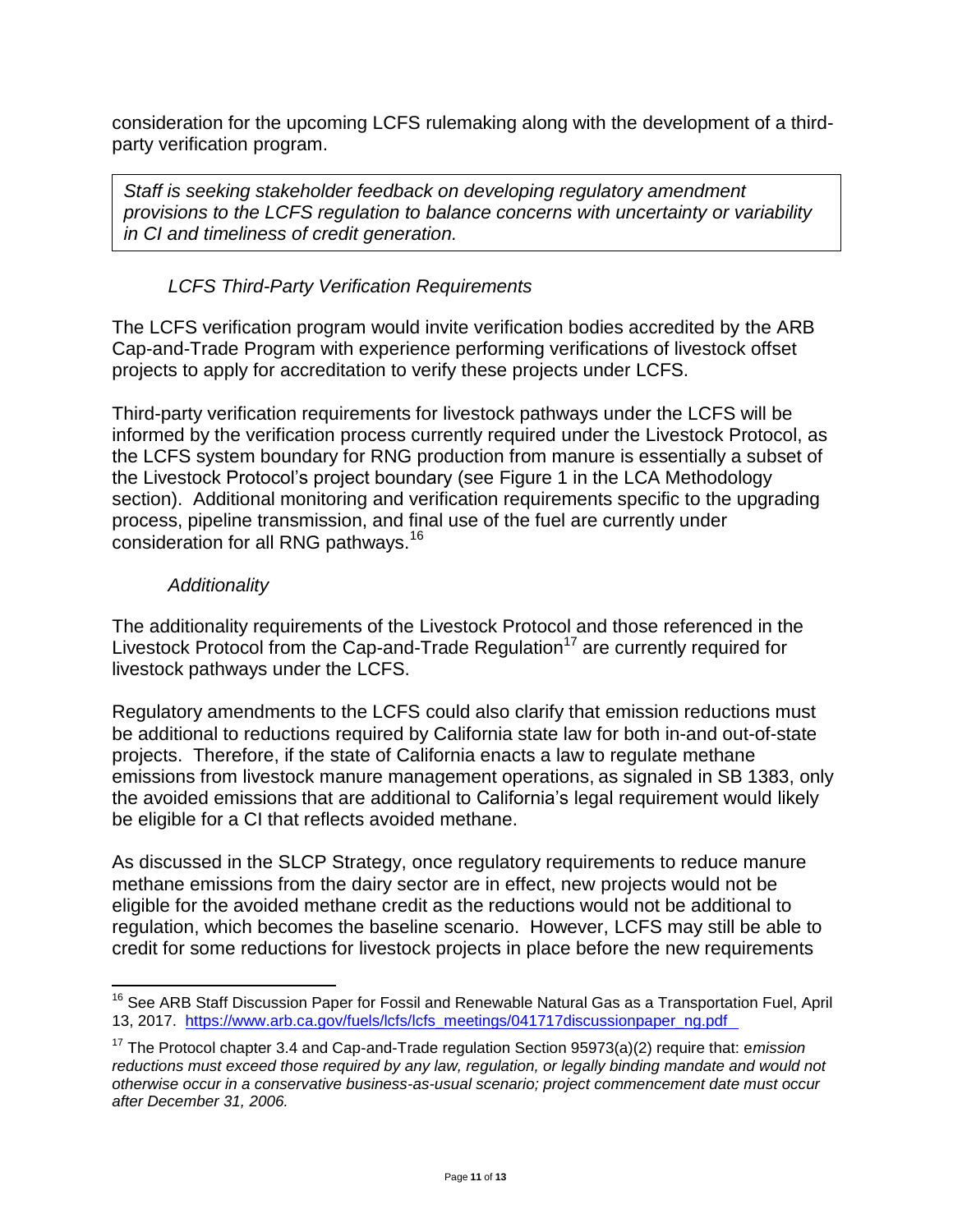take effect.

for livestock manure management. ARB's goal is to describe a clear transition from  *the period where ARB incents these projects through credits to the period where*  mandatory control may be required. This paper begins the process of seeking  *stakeholder input on how to best facilitate that transition for LCFS credits. Staff is seeking stakeholder feedback on how/if LCFS crediting for avoided methane should continue for existing projects if California puts a mandatory regulation in place* 

# <span id="page-13-0"></span>**LCA METHODOLOGY**

 metered methane and other raw data, certain equations and monitoring parameters from the Livestock Protocol, as well as the emissions factors and methodology from the CA-GREET model. The lifecycle analysis methodology for manure-to-RNG pathways relies on energy use,

 The following modifications must be made to all Livestock Protocol equations and monitoring parameters to allow for CI determination under the LCFS:

- 1. Provide all metered biogas volumes in standard cubic feet to allow for the use of CA-GREET gas properties and conversion factors in downstream CI calculations. Biomethane sales gas quantities should be reported in energy units (as reported on invoices or other supporting documentation).
- 2. Provide calculated methane emissions in metric tons of the constituent gas (e.g., MT CH<sub>4</sub>) rather than converting to  $CO<sub>2</sub>$  equivalent. Equations must substitute the LCFS Global Warming Potential (GWP) values from CA-GREET in place of the Cap-and-Trade Regulation's GWPs.
- 3. Provide disaggregated metered volume to each "destruction device" or end use (flare, engine, boiler, turbine, upgrading, or direct pipeline).

# *LCFS System Boundary*

<span id="page-13-1"></span> The LCFS system boundary (dashed lines) for an example pathway and the Livestock from the destruction of biogas by flaring are excluded from the LCFS pathway, along Protocol project boundary (solid red line) are shown in Figure 1. The LCFS system boundary is essentially a subset of the Livestock Protocol system boundary. Emissions with the equivalent portion of avoided baseline methane emissions.

 For the example shown, in which energy produced from biogas is exported outside of the system boundary, emissions from electricity generation and combustion in a boiler would be excluded from the pathway; likewise, the CI would not account for the avoided power. If, instead, the electricity or thermal energy produced from biogas is directly emissions for the quantity of biogas that is captured and used to generate heat and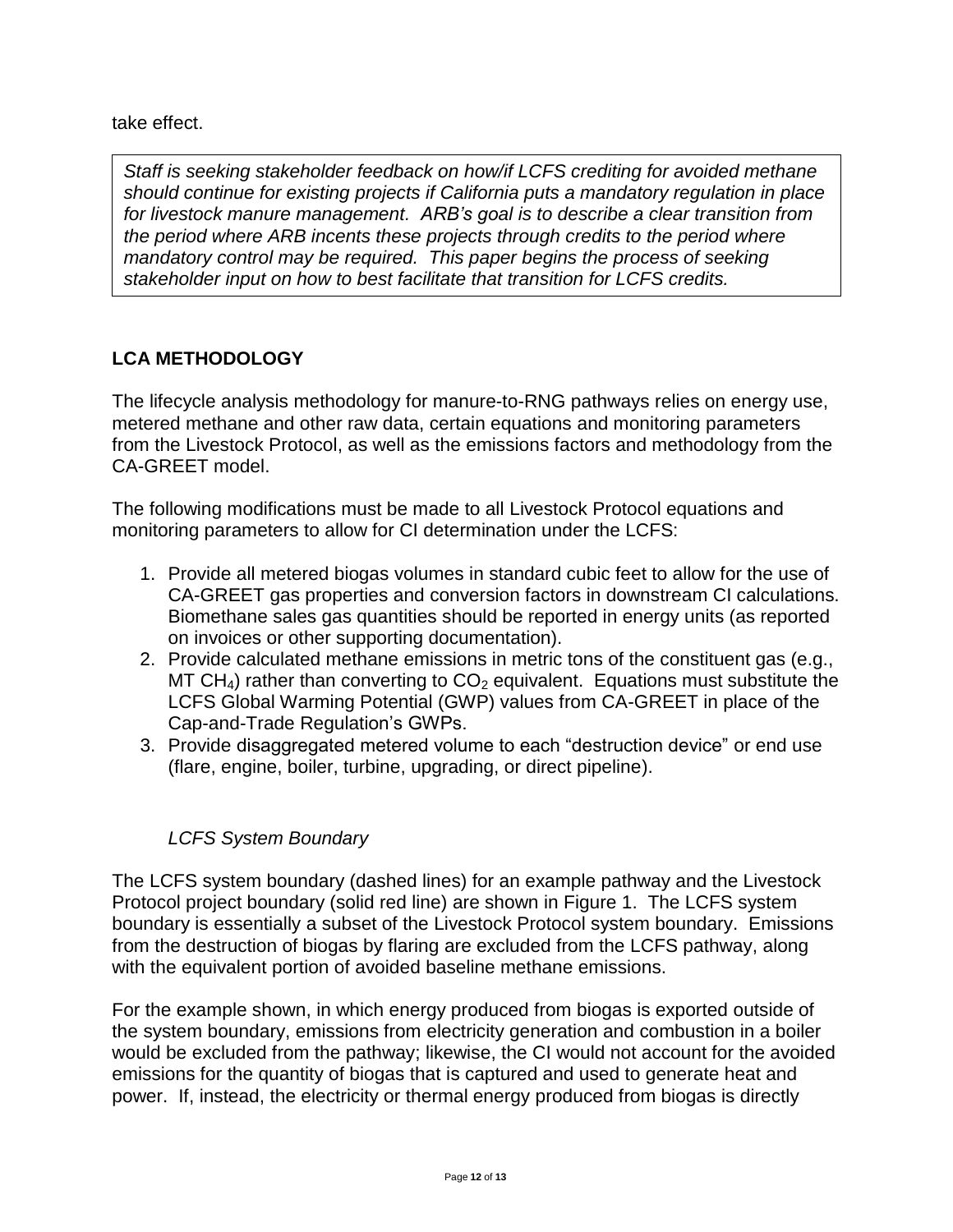provided (behind the utility meter) and utilized within the LCFS system boundary (e.g., by the digester to enhance biogas production by heating and mixing, or at the upgrading facility) then emissions from these processes would be included in the CI calculation.



#### <span id="page-14-0"></span> **Figure 1: System Boundaries for Livestock Protocol and LCFS Manure-to-RNG Pathways**

### *Example CA-GREET template*

<span id="page-14-1"></span> In conjunction with this paper, staff developed and posted a CA-GREET model template that provides an example of a project in which a dairy captures biogas using a covered lagoon digester. In this example, 73% of the total methane in captured biogas is upgraded, injected to the pipeline, and sold to a fueling facility in California where it is ultimately compressed to bio-CNG and dispensed to natural gas vehicles. In this example, the remaining 27% of methane in captured biogas is flared at the digester, before reaching the upgrading facility, and no biogas is used for electricity generation or thermal energy.

The template is designed to receive as inputs some of the calculated results from the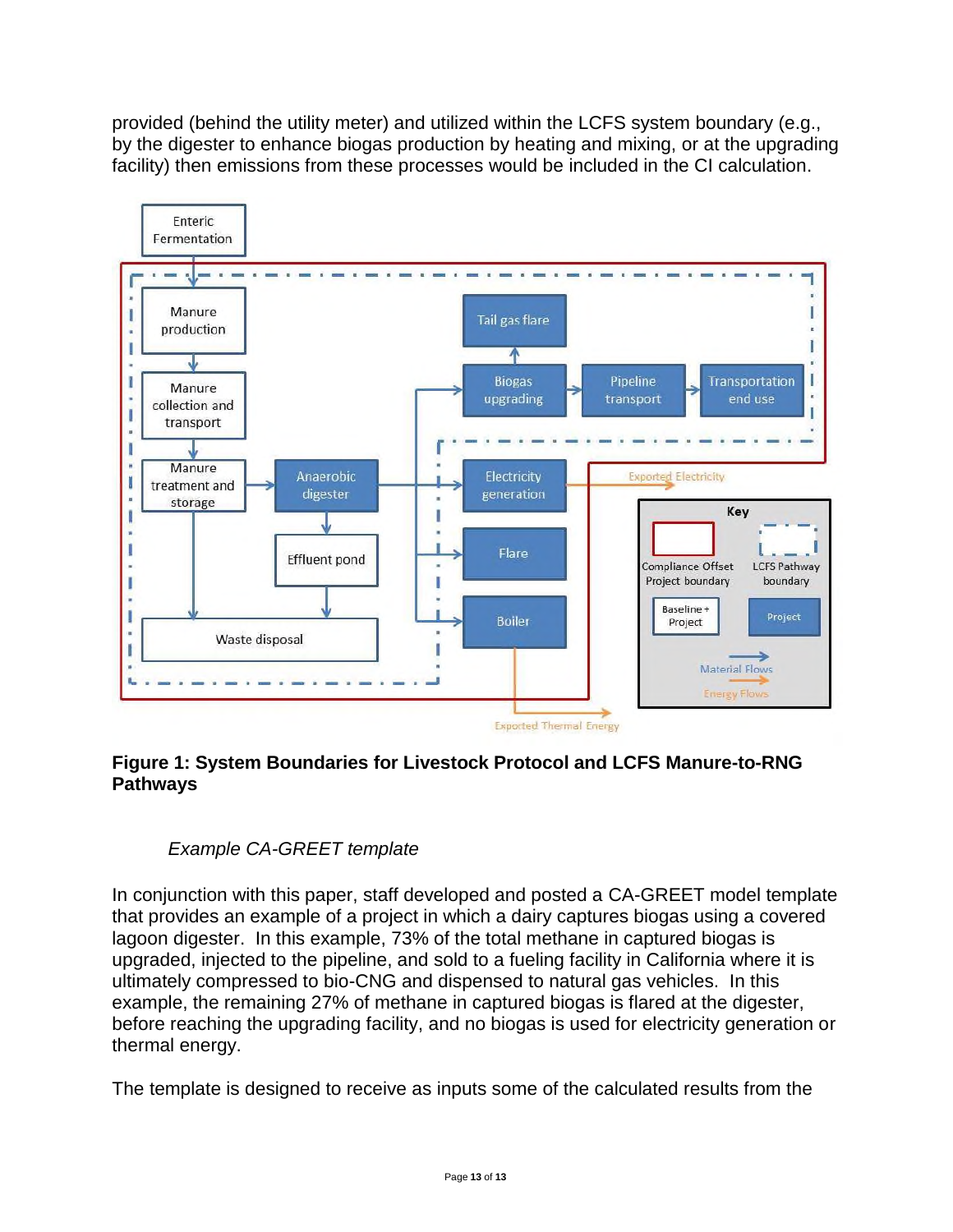Livestock Protocol, exactly as they are defined in the Livestock Protocol equations, such as the modeled baseline methane emissions (Livestock Protocol, Equations 5.1 to 5.3). Other CA-GREET inputs are raw data collected under the Livestock Protocol (Table 6.1. Project Monitoring Parameters), such as the metered amount of methane collected, and quantities of electricity and fuel used in specified operations.

 Some Livestock Protocol parameters are used in modified equations for consistency with the LCFS methodology, particularly with respect to the allocation of emissions to transportation-related and non-transportation related end uses. For example, see equation, the monthly volume of biogas from the digester to destruction devices is average of emissions from multiple devices. To facilitate the analogous LCFS emissions to transportation-related and non-transportation related end uses. Livestock Protocol Equation 5.6: Project Methane Emissions from the BCS; in this multiplied by the destruction efficiency of each device and reported as a weighted calculations, the quantity of methane to each "device" or end use (flare, engine, boiler, turbine, upgrading, or direct pipeline) must be disaggregated in order to partition

 The template is built into CA-GREET 2.0 and uses the same standard assumptions, end uses in California. operational data and calculations as other RNG pathways (e.g., landfill gas) for downstream operations including the upgrading facility (process energy inputs and gas throughput), pipeline transmission (quantity of gas injected, distance) and/or qualifying

end uses in California.<br>Emissions from energy consumption are determined using CA-GREET emission factors for all tracked gases (VOC, CO,  $CO<sub>2</sub>$ , CH<sub>4</sub> and N<sub>2</sub>O).

 verification that project carbon dioxide emissions are to be equal to or less than 5% of the total project baseline emissions of [methane.](https://methane.18)<sup>18</sup> For consistency with other RNG The Protocol allows energy use emissions to be estimated if it is demonstrated during pathways under the LCFS, energy use in the biogas upgrading process must be determined using CA-GREET; however, staff is considering whether to allow estimation of energy use in manure and digester operations.

*Staff is seeking stakeholder feedback on the typical magnitude, and range, of energy use emissions in livestock projects.* 

 *Should staff consider allowing an estimation method for emissions from energy use in operations which are upstream of the biogas upgrading facility?* 

*Allocation of Emissions to the LCFS Pathway* 

<span id="page-15-0"></span> flare directly from the digester collection system or from upgrading (as the low methane-Captured biogas may be destroyed or used in several ways: it may be destroyed by

 $\overline{\phantom{a}}$ 

 $18$  See Protocol chapter 5.4(b).